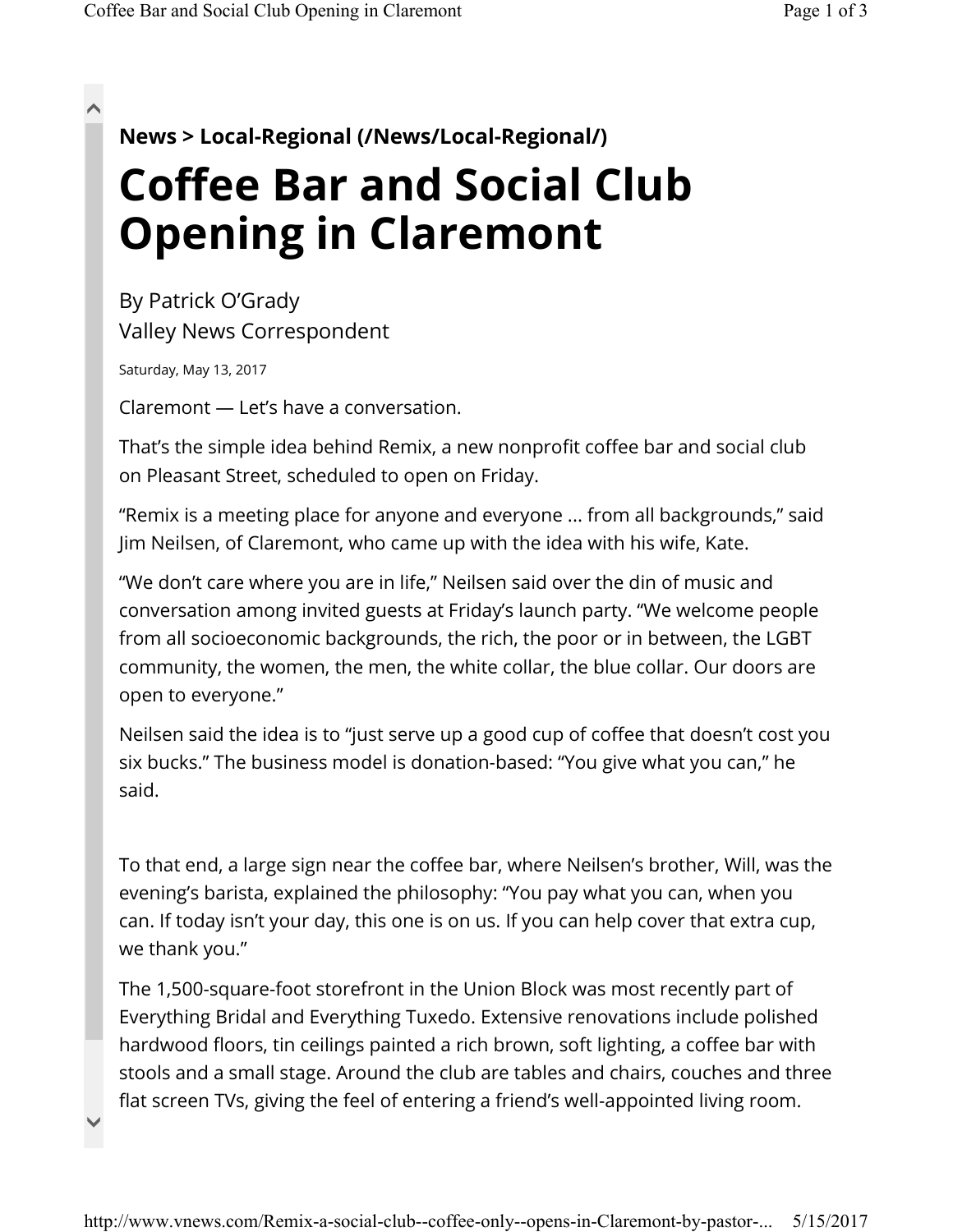Appearing periodically on the TVs was the club's philosophy: "Our goal is to foster a relaxed atmosphere with upbeat music and interactive events in order to engage the community and build relationships."  $\lambda$ 

The entire expense of renovations and furnishings, about \$100,000, was paid for with donations of money, material and labor, Neilsen said.

The Jack and Dorothy Bryne Foundation donated \$17,000 and several area businesses gave money, as well.

Operating expenses, such as rent and electric, are also being covered by donors. The staff of 20 to 30 is all-volunteer.

Neilsen said there are several roles for volunteers: barista; a point-of-sale person who takes donations, sound and light operators; and, by the door, the security "Kreep."

"It stands for 'Keeping a Respectable Enjoyable Environment Period,' " Neilsen said with a laugh. "Our rules are no swearing, no smoking, no drinking and have fun."

Neilsen, an associate pastor at the Life Fellowship FourSquare Church in Charlestown who works at Dartmouth-Hitchcock Medical Center, said the idea for Remix — a term for changing the lyrics and beat and rhythm to a song to create something new — came to him last year while he was at a convention in Hawaii with his wife.

"I saw the sign on side of building of a store," said Neilsen, who at one time worked as a DJ and did remixing. "Like a song changes, people can change. I see it as a renewal process."

As a Claremont native, Neilsen is well-acquainted with the city's reputation when it comes to poverty and other social ills. Although he said he doesn't believe that reputation is deserved, he wants to help change the perception through Remix.

"You can't change a community's external identity, until individual people change."

Neilsen said Remix is a faith-based club, and they don't hide from that. At Friday's party, Olympic gold medal diver David Boudia, who came from Indiana, spoke of the change in his life when he focused on building his faith.

Even so, Neilsen said, "we are not promoting an agenda and no one will be preaching." The club is inclusive, not exclusive, he said. "We want all walks of life."

 $\checkmark$